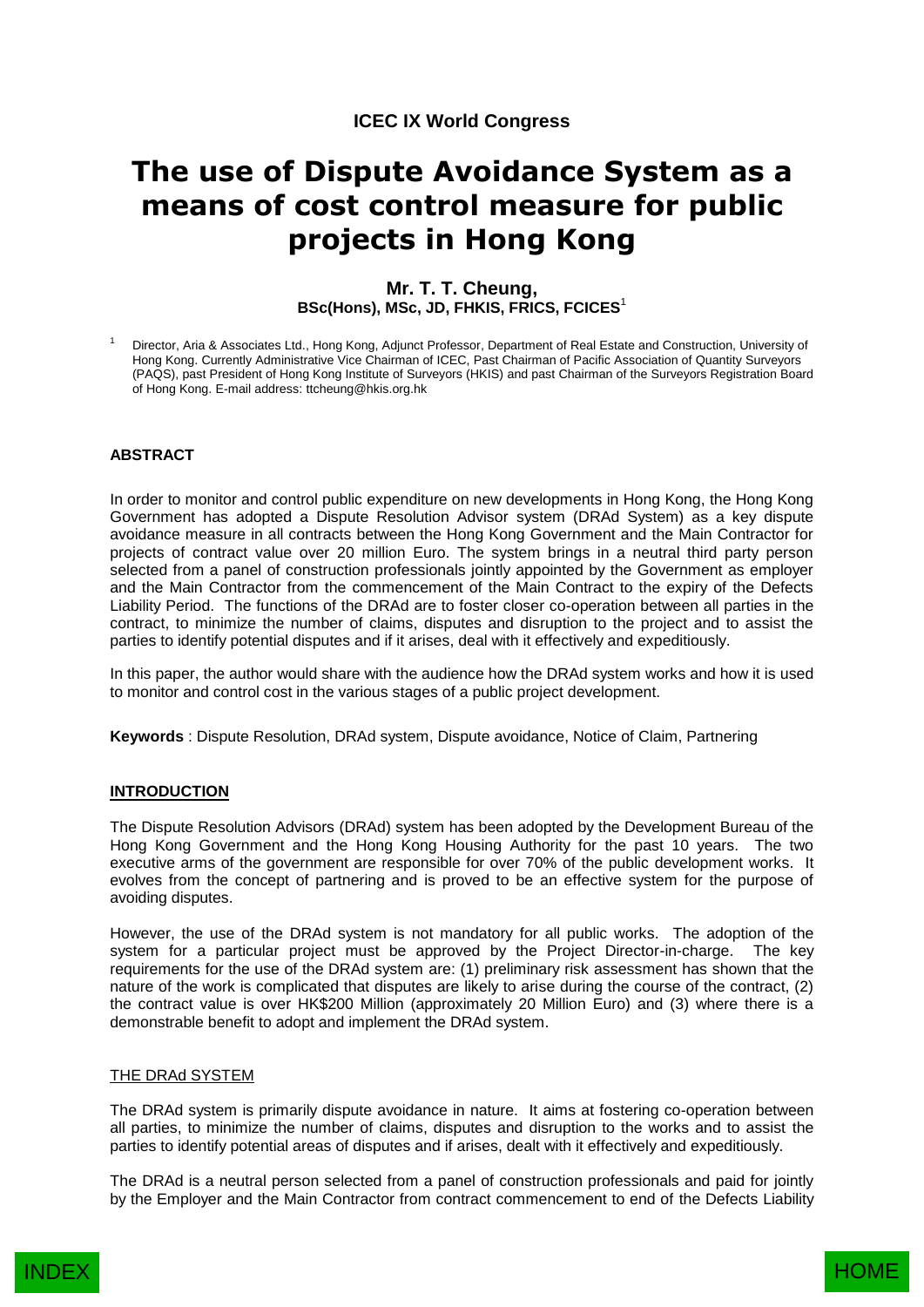Period. For those contracts between the Hong Kong Government and the Main Contractors and Nominated Sub-Contractors where the DRAd system are adopted, the Special Conditions of Contract is amended to introduce a clause "Dispute Resolution" to enable the parties to adopt the system. The standard clause is as follows:

"SCC*86(1) In order to foster co-operation between the Employer and the Contractor and among Specialist Sub-contractors who may be engaged for the execution of any part of the Works, to minimize the volume of claims, disputes and disruptions to the Works, and to ensure the cost-effective and expeditious resolution of those disputes that do arise, the Dispute Resolution Advisor (DRAd) system, as set forth in this Clause, shall be implemented."*

Once the contract is signed, it is a contract condition that the parties shall adopt and implement the DRAd system.

#### CRITERIA FOR ADMISSION TO THE DRAd LIST

The Joint Management Committee (JMC) represented by the Architectural Services Department (ArchSD) and the Hong Kong Contractors Association (HKCA) maintain and regulate the list of DRAds. Application for inclusion in the list is year round by way of a letter to the Secretary of the JMC, expressing interest for inclusion on the DRAd list.

All applications would be assessed by the JMC according to the following admission criteria:

- (1) Construction related professional/academic qualifications;
- (2) Other relevant training in dispute resolution;
- (3) Post-qualification experience in construction industry; and
- (4) Construction related dispute resolution experience in the capacity of mediator or conciliator, expert witness, legal counsel, arbitrator or adjudicator, both in terms of years and in terms of the number of cases.

The following flowchart illustrates the DRAd listing procedures.



The list of DRAd is updated annually by completing a standard form to that effect. All DRAds on the list are required to submit returns on their updated personal details. Those who did not submit updated return would be removed from the list until an application of reinstatement is received and approved based on the same admission criteria.

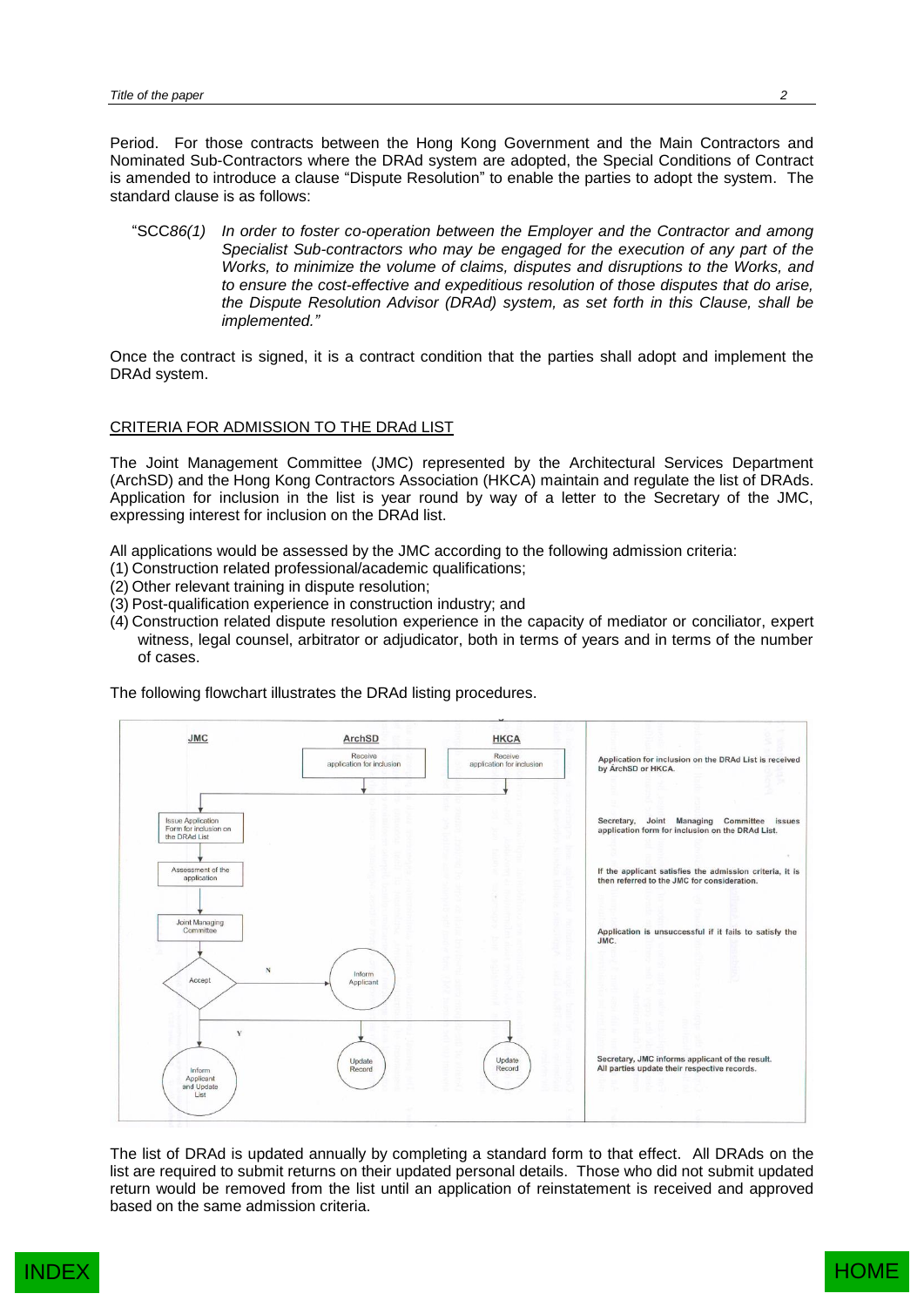#### SELECTION AND APPOINTMENT OF DRAd

According to the SCC clause 59(3)(a), a DRAd shall be appointed within 60 days of the award of the Contract. After the award of the Contract, the concerned Government Department will provide a selected list of 10 possible DRAds to the Contractor for the purpose of short-listing of the preferred candidates.

The Contractor will seek confirmation from the selected DRAds by way of a written letter to express their interest in bidding for the DRAd post for the project and to declare that there is no actual perceived or potential conflict of interest in discharging the DRAd duties if so appointed.

The Contractor shall select and submit a preferred list of 5 DRAd candidates to the concerned Government Department together with the confirmation letters from the selected DRAds.

The concerned Government Department will issue tender to the 5 preferred DRAds for bid submission. The bid documents contain an invitation letter, condition of tendering, schedule of fees, guidance notes for preparing submissions for DRAd which include a description of the extent of Contract, programming requirement, in particular for those projects with multiple completion dates, specific criteria for the due performance of the project, etc. together with the roles and responsibilities of the DRAd. Candidates are requested to submit a fee proposal (based on provided template) and a technical proposal.

The Technical Proposal shall include the DRAd's understanding of the project, an appreciation of the potential areas of dispute that might arise and the methods to be used to deal with the dispute if it arises.

The concerned Government Department and the Contractor shall each separately assess the submissions and prepare their own prioritized list of preferred candidates. Candidate is selected on the basis of the highest combined score of technical and fee submissions assessed both from the concerned Government Department and the Contractor.



The following flowchart illustrates the procedures for the selection and appointment of DRAds:

A DRAd agreement shall be prepared by the concerned Government Department and signed by the 3 parties, i.e. concerned Government Department (Employer), the Contractor and the DRAd.

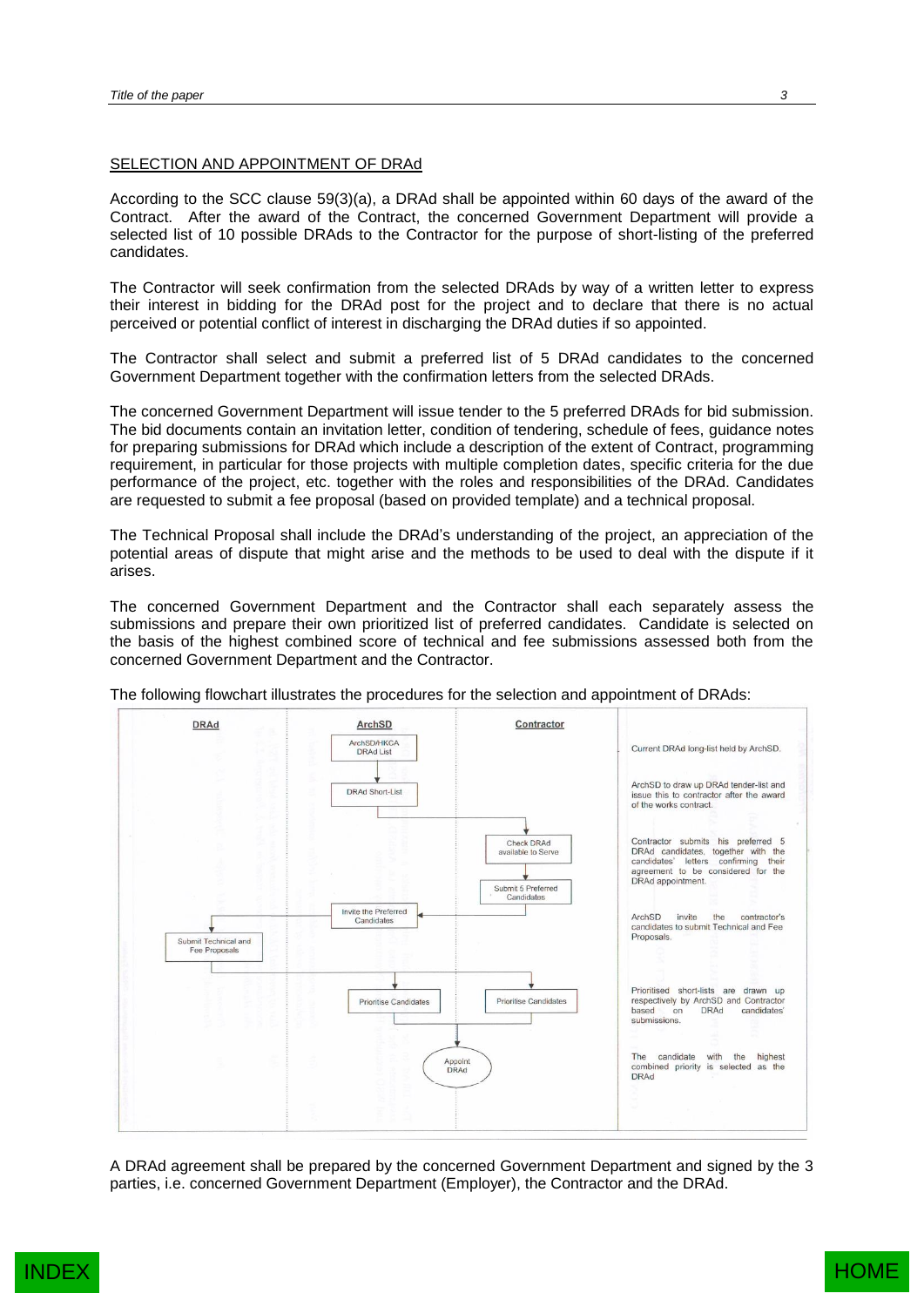In order to ensure the appointed DRAd would spend sufficient time for the project, each DRAd shall only undertake a maximum of 4 DRAd appointments from the Works Department and 4 from the Hong Kong Housing Authority at any point of time. The DRAd would be asked to confirm the number of current DRAd assignments in hand before his/her bid submission is to be considered.

## THE ROLES OF THE DRAd

The DRAd shall carry out his/her functions, duties and obligations in accordance with the terms of the DRAd agreement which include his technical submission and the relevant Contract provisions for the DRAd process. It is worth to note that the DRAd has no power to make decision. He/she only performs a facilitative function, similar to that of a mediator.

The DRAd does not have the authority to impose on the Employer and the Contractor on: (1) his/her opinion as to the substance of the problem or dispute in question, and (2) his/her proposal to solve problems or settle disputes.

The DRAd shall spend a sufficient amount of time at the beginning of the Works on the site to become familiar with the relevant personnel from both the Employer and the Contractor. The DRAd shall also become familiar with the construction, design and programme for the Works, including all plans required for the co-ordination of the Works, including but not limited to general building plans, structural plans, building services plans, geotechnical and survey plans.

The DRAd shall meet on a monthly basis with the Employer and the Contractor either separately or together to attempt to resolve problems that arise before they become formal disputes and to anticipate problems that may arise in the future. In the normal course of a construction project, disputes are unavoidable. If the disputes cannot be resolved by the site level representatives of the parties, either side shall serve a Notice of Dispute (NOD).

Upon receiving a NOD, the DRAd shall promptly meet with the site level representatives of the parties to understand the background of the dispute and attempt to resolve it at site level. The DRAd shall meet as often as it is required with the parties if either of them request such a meeting. The DRAd shall have access to those records that are material to the dispute. The DRAd can choose any dispute resolution approach that he can use to help to settle the dispute.

If the dispute cannot be resolved at site level, then the DRAd shall prepare a report to the non-site senior staff officers of the parties with detailed analysis of the dispute. The report shall identify the key issues in dispute and the perceptions of the DRAd as to the obstacles to settlement. The DRAd may provide a non-binding recommendation for a resolution or a non-binding evaluation of the merits of the dispute. However, the report of the DRAd shall not be admissible in any subsequent arbitration or litigation, except it is relevant to the issue of whether the costs of the DRAd involvement with respect to a particular dispute may be transferred from one party to the other. Also, the DRAd cannot subsequently act as adjudicator, arbitrator, consultants or advocate in any legal proceedings of the same project unless agreed by the parties.

## MONITORING OF THE PERFORMANCE OF DRAds

The performance of the DRAd shall be regularly assessed and an appraisal report made to the JMC by the Chief Architect responsible for the administration of the contract. Interim reports are usually submitted on a quarterly basis, covering the period from start to completion or termination of the DRAd agreement. The appraisal report consists of two parts, the first part to be completed by the Employer's representative and the second part to be completed by the Contractor's representative.

The aspects of performance of the DRAd are wide. To assist the parties to complete a useful appraisal report, the Handbook has provided a proforma for the parties to use. The areas to be appraised includes, but not limited to, assimilation of the Employer's and Contractor's procedures, assimilation of project details, adherence to DRAd system procedures, collaboration with associated consultants, performance at site and/or design team meetings, encouragement of collaboration of site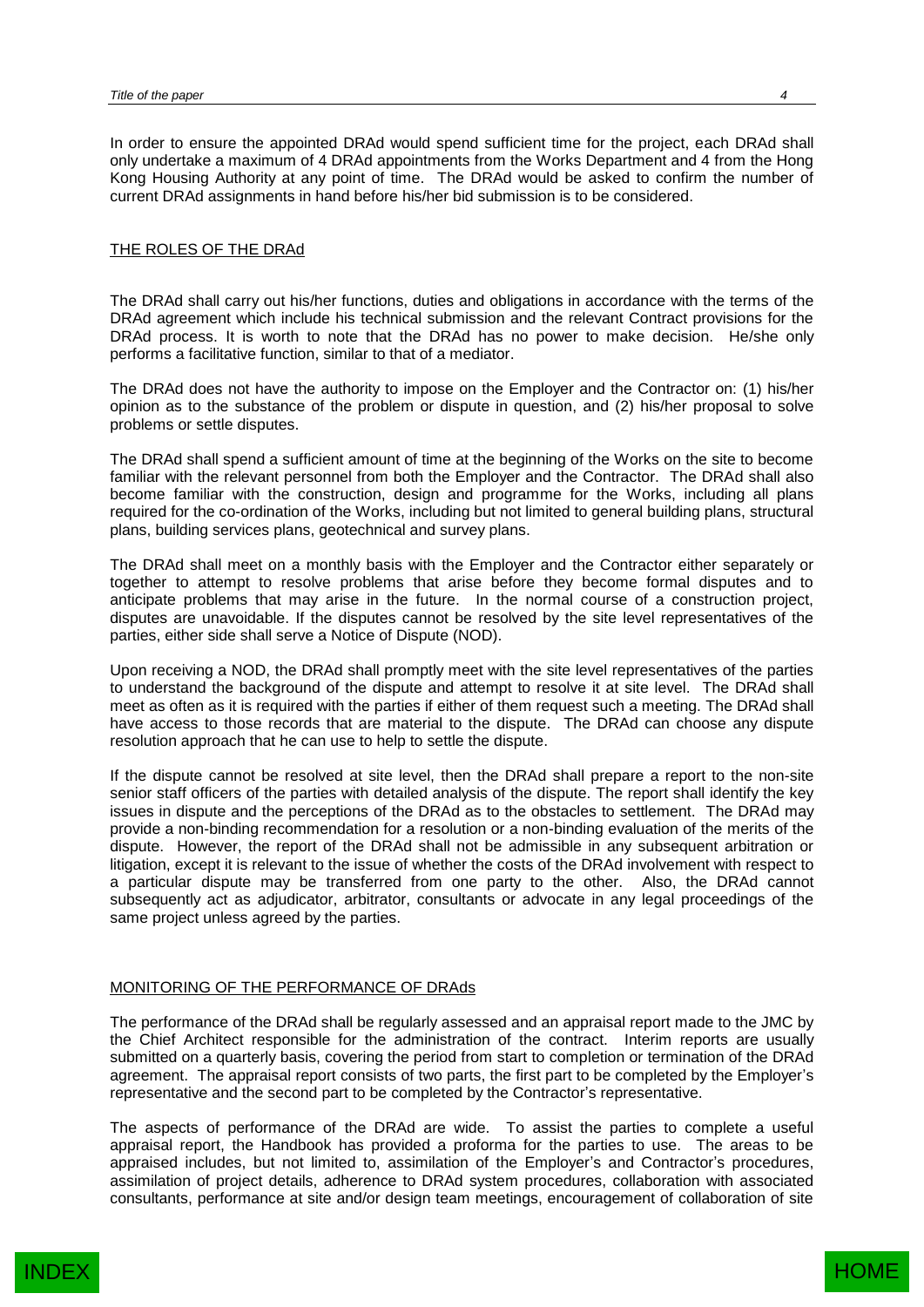level representatives, promptness in resolving problems, adequacy of site visits and inspections, competence in handling claims, efficiency in resolving difference and disagreements at site level, quality of written report to senior management, quality of services from other DRAd contract team members, etc.

In case of unsatisfactory performance, an "Unsatisfactory Report" will be issued to the DRAd. This contains a letter from the Chairman of the JMC highlighting the areas of concern and if needed, the DRAd will be invited to attend an interview with the JMC to discuss the problem areas.

If poor performance continues, it may lead to further warning resulting in termination of the DRAd agreement and suspension of tendering or deletion from the DRAd's list.

## ROLES OF THE PARTIES

The main duty of the Employer and the Contractor under the DRAd agreement is to ensure that their consultants, sub-contractors and others involved in the project under their control co-operate with the DRAd such as the timely supply of all information and documents as the DRAd may reasonably require for discharging his duties.

## PAYMENT OF THE DRAd FEES

The DRAd fee is as submitted by the DRAd in his fee submission. The Employer and the Contractor shall each be responsible for 50% of the total DRAd fee.

The DRAd shall submit invoices and time sheet detailing the time spent on the project and submits to the Employer and the Contractor on a regular basis for settlement.

In the event that it is likely the total fee would exceed the budget fee, prior approval from the Employer and Contractor shall be sought before further work begins.

## OPERATION OF THE DRAd SYSTEM

The following flowchart illustrates how the DRAd system operates to resolve disputes.